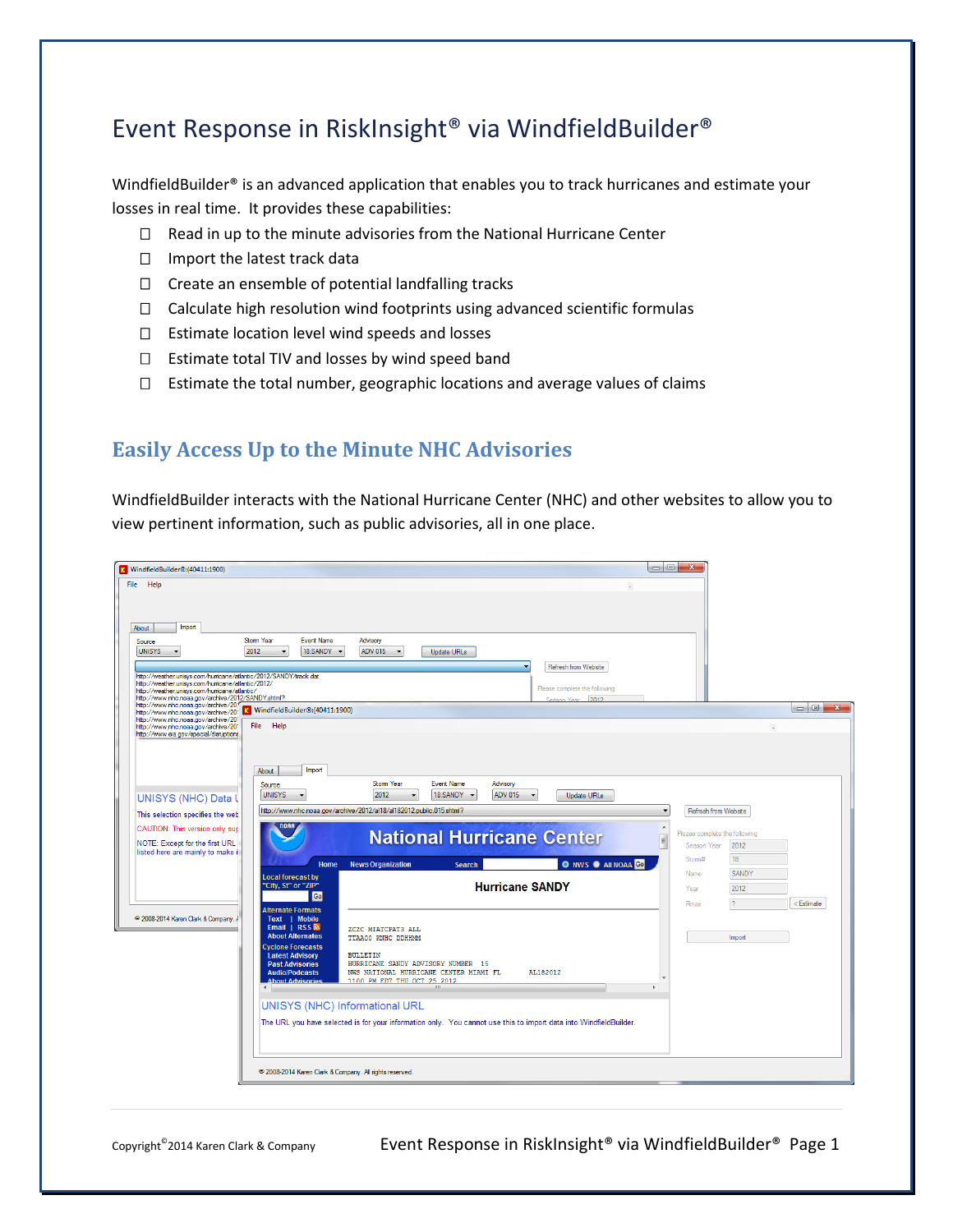## **Import the Latest Track Data**

WindfieldBuilder imports current track data for live events from UNISYS. The UNISYS data contains the most up to date track information produced by the NHC, including the current information for events from prior years.

| File<br>Help                                                                                                                            |                   |                                                 |                            |                    |                                                                |                               |        |            |
|-----------------------------------------------------------------------------------------------------------------------------------------|-------------------|-------------------------------------------------|----------------------------|--------------------|----------------------------------------------------------------|-------------------------------|--------|------------|
|                                                                                                                                         |                   |                                                 |                            |                    |                                                                |                               |        |            |
|                                                                                                                                         |                   |                                                 |                            |                    |                                                                |                               |        |            |
| Import<br>About                                                                                                                         |                   |                                                 |                            |                    |                                                                |                               |        |            |
| Source<br><b>UNISYS</b>                                                                                                                 | Stom Year<br>2012 | <b>Event Name</b><br>18:SANDY                   | Advisory<br><b>ADV 045</b> | <b>Update URLs</b> |                                                                |                               |        |            |
| http://weather.unisys.com/humicane/atlantic/2012/SANDY/track.dat                                                                        |                   |                                                 |                            |                    | ۰                                                              | Refresh from Website          |        |            |
|                                                                                                                                         |                   |                                                 |                            |                    |                                                                |                               |        |            |
| Date: 21-31 OCT 2012                                                                                                                    |                   |                                                 |                            |                    | $\begin{array}{c}\n\bullet \\ \bullet \\ \bullet\n\end{array}$ | Please complete the following |        |            |
| Hurricane-3 SANDY                                                                                                                       |                   |                                                 |                            |                    |                                                                | Season Year                   | 2012   |            |
| TIME<br>LAT<br><b>LON</b><br><b>ADV</b><br>14.30 -77.40 10/21/18Z<br>$\mathbf{1}$                                                       | <b>WIND</b><br>25 | <b>PR</b><br><b>STAT</b><br>1006 LOW            |                            |                    |                                                                | Storm#                        | 18     |            |
| 13.90 -77.80 10/22/00Z<br>$\overline{z}$                                                                                                | 25                | 1005 LOW                                        |                            |                    |                                                                | <b>Name</b>                   | SANDY  |            |
| 13.50 -78.20 10/22/06Z<br>3                                                                                                             | 25                | 1003 LOW                                        |                            |                    |                                                                | Year                          | 2012   |            |
| $13.10 - 78.60 10/22/122$<br>4<br>$12.70 - 78.70 10/22/182$<br>5                                                                        | 30<br>35          | 1002 TROPICAL DEPRESSION<br>1000 TROPICAL STORM |                            |                    |                                                                |                               |        |            |
| 12.60 -78.40 10/23/00Z<br>6                                                                                                             | 40                | 998 TROPICAL STORM                              |                            |                    |                                                                | Rmax                          | 60     | < Estimate |
| 12.90 -78.10 10/23/06Z<br>$\overline{7}$                                                                                                | 40                | 998 TROPICAL STORM                              |                            |                    |                                                                |                               |        |            |
| 13.40 -77.90 10/23/12Z<br>8                                                                                                             | $-40$             | 995 TROPICAL STORM                              |                            |                    |                                                                |                               |        |            |
| <b>UNISYS (NHC) Import</b>                                                                                                              |                   |                                                 |                            |                    |                                                                |                               | Import |            |
|                                                                                                                                         |                   |                                                 |                            |                    |                                                                |                               |        |            |
| If necessary, tap [ Refresh from Website ]. This will download the NHC data from the selected event from the<br><b>UNISYS</b> web site. |                   |                                                 |                            |                    |                                                                |                               |        |            |
|                                                                                                                                         |                   |                                                 |                            |                    |                                                                |                               |        |            |
| To import the downloaded data,                                                                                                          |                   |                                                 |                            |                    |                                                                |                               |        |            |
| Enter the value for Rmax (Radius of Maximum Winds)                                                                                      |                   |                                                 |                            |                    |                                                                |                               |        |            |
| Tap [ Import ]<br>×                                                                                                                     |                   |                                                 |                            |                    |                                                                |                               |        |            |
| The UNISYS format is a hybrid text file. Starting in the fourth line it contains the following values:                                  |                   |                                                 |                            |                    |                                                                |                               |        |            |
| <b>ADV: Advisory</b><br>×.                                                                                                              |                   |                                                 |                            |                    | ۰                                                              |                               |        |            |
|                                                                                                                                         |                   |                                                 |                            |                    |                                                                |                               |        |            |

WindfieldBuilder uses advanced scientific formulas to generate the wind footprint for the event using the track and other meteorological information.

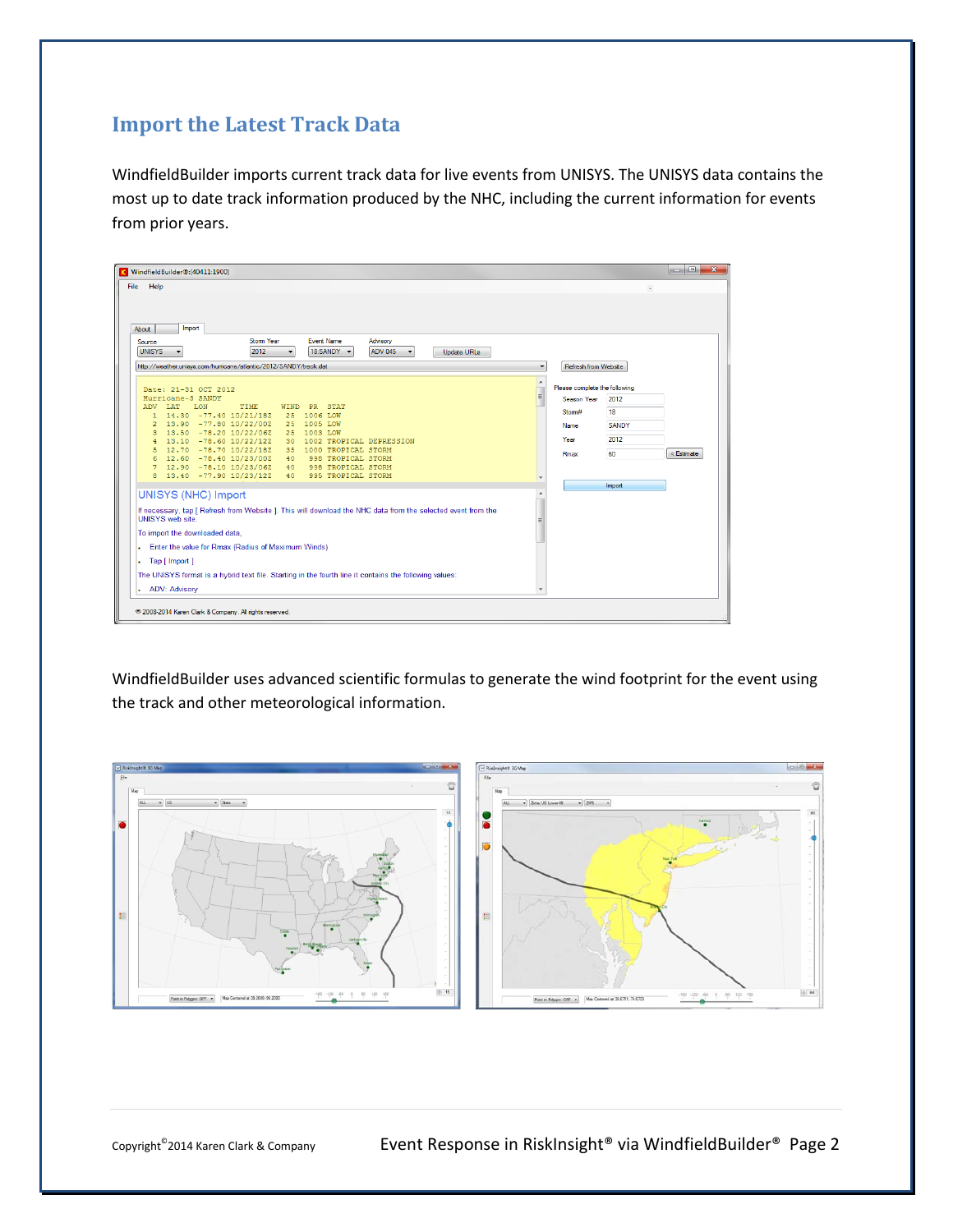## **Create an Ensemble of Potential Event Footprints Before Landfall**

If a live event has not yet made landfall, WindfieldBuilder provides an option to "Extend Track." When this option is selected, WindfieldBuilder presents a series of drop down lists that can be used to describe how the storm will proceed from its current location.

You can then click and drag the track in order to shape the exact path that you would like each scenario to take. This allows you to create an unlimited number of "what-if" scenarios as you begin to prepare for the potential impact of the storm.



Copyright<sup>®</sup>2014 Karen Clark & Company **Event Response in RiskInsight<sup>®</sup> via WindfieldBuilder<sup>®</sup> Page 3**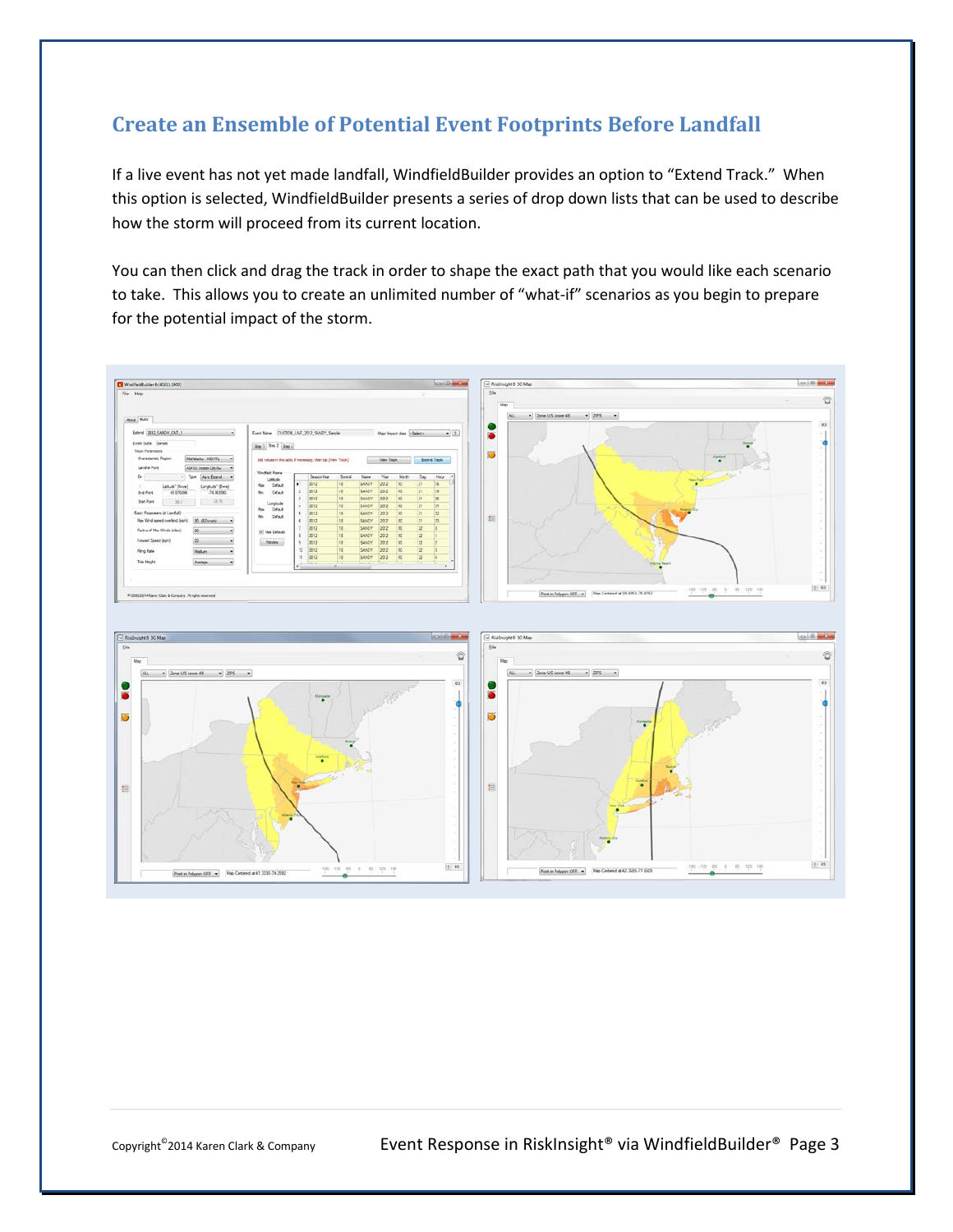#### **Estimate Location Level Wind Speeds and Losses**

Once footprints have been generated, they can be used by RiskInsight to estimate losses. Results are generated at location level and show the estimated wind speed, ground up, and gross loss for each location in your portfolio. Losses are broken down by building, contents, and time element. Wind footprints can also be used to estimate industry losses.

|                                                 |                                                                                                          |                      |            |                       |              |                  |            |                            |                      | <b>WENUS</b><br><b><i>INSATURN</i></b> |                          |
|-------------------------------------------------|----------------------------------------------------------------------------------------------------------|----------------------|------------|-----------------------|--------------|------------------|------------|----------------------------|----------------------|----------------------------------------|--------------------------|
| Sample EDM 11 (FL Gulf Res)<br><b>EDM</b><br>۰ı |                                                                                                          |                      |            | -1.WindUS48xAuto<br>٠ |              |                  |            | 2. Windstom                | ٠                    |                                        |                          |
|                                                 | Account Details   Exposure Data Scomg   Estimate Losses   Custom Services   Market Data   Ri Diagnostics |                      |            |                       |              |                  |            | Detailed Data              | ۰                    |                                        |                          |
|                                                 | Live Events                                                                                              | - KCC intensities    | ٠          |                       |              |                  | Net of FAC |                            | Losses By Location v | SLICE-                                 |                          |
|                                                 | KCC_CUSTOM_LIVE_2012_SANDY_ADV45                                                                         |                      | ۰          | Estimate              | V Gross Loss | Map Al Locations |            | Apply Default Damage Rates |                      | Incl. Lookup and Lookdown Details      |                          |
|                                                 |                                                                                                          |                      |            |                       |              |                  |            |                            |                      |                                        |                          |
|                                                 |                                                                                                          | Intensity            | LOSS Gross |                       | LOSS         | LOSS BLDG        | LOSS CONT  | LOSS TIME                  | Damage Rate          | WS mph                                 | 寨                        |
| k1                                              |                                                                                                          | ×                    |            | 2.152                 | 2.985        | 1.357            | 950        | 543                        | 0.38                 | 71.0                                   |                          |
| $\overline{2}$                                  |                                                                                                          | ×                    |            | 1.877                 | 4,280        | 2.378            | 1,129      | 476                        | 0.48                 | 74.0                                   |                          |
| $\overline{3}$                                  |                                                                                                          | $\overline{4}$       |            | 635                   | 1.984        | 1.102            | 551        | 220                        | 0.36                 | 70.0                                   |                          |
| 4                                               |                                                                                                          | ¥                    |            | 154                   | 317          | 127              | 127        | 63                         | 0.42                 | 71.0                                   |                          |
| 5                                               |                                                                                                          | 4                    |            | 169                   | 351          | 108              | 162        | 81                         | 0.36                 | 70.0                                   |                          |
| 6                                               |                                                                                                          | $\blacktriangleleft$ |            | 655                   | 865          | 480              | 256        | 128                        | 0.40                 | 70.0                                   |                          |
| $\overline{ }$                                  |                                                                                                          | ¥.                   |            | 138                   | 365          | 108              | 171        | 86                         | 0.36                 | 70.0                                   |                          |
| $\bar{8}$                                       |                                                                                                          | ×                    |            | 534                   | 888          | 80               | 539        | 269                        | 0.40                 | 70.0                                   |                          |
| 9                                               |                                                                                                          | 4                    |            | 55                    | 174          | $\overline{z}$   | 114        | 57                         | 0.24                 | 70.0                                   | m                        |
| 10<br>$\epsilon$                                |                                                                                                          | Ŧ                    |            | 158                   | 310          | 40               | 180        | 50<br>in.                  | 0.40                 | 70.0                                   | $\overline{\mathcal{L}}$ |
|                                                 | Statistics: Summary                                                                                      | ٠                    |            |                       |              |                  |            |                            |                      |                                        |                          |
|                                                 | Account                                                                                                  | <b>LOSS</b> Gross    | LOSS       |                       | LOSS_BLDG    | LOSS_CONT        | LOSS_TIME  | TIV                        | TIV_BLDG             | TIV_OSTR                               | TIV.                     |
| ٠                                               | ALL ACOUNTS                                                                                              | 4,418,587            |            | 8,103,787             | 4,106,292    | 2,496,166        | 1,103,301  | 10.143.383.349             | 5,113,991,948        | 496,722,626                            | 3 <sub>1</sub>           |
| ×                                               |                                                                                                          |                      |            |                       | m            |                  |            |                            |                      |                                        |                          |

## **Summarize Results by Wind Speed Band**

In addition to location level results, RiskInsight can also create summaries by wind speed intensity bands. These summaries include total insured value, gross losses, and estimated number of claims.